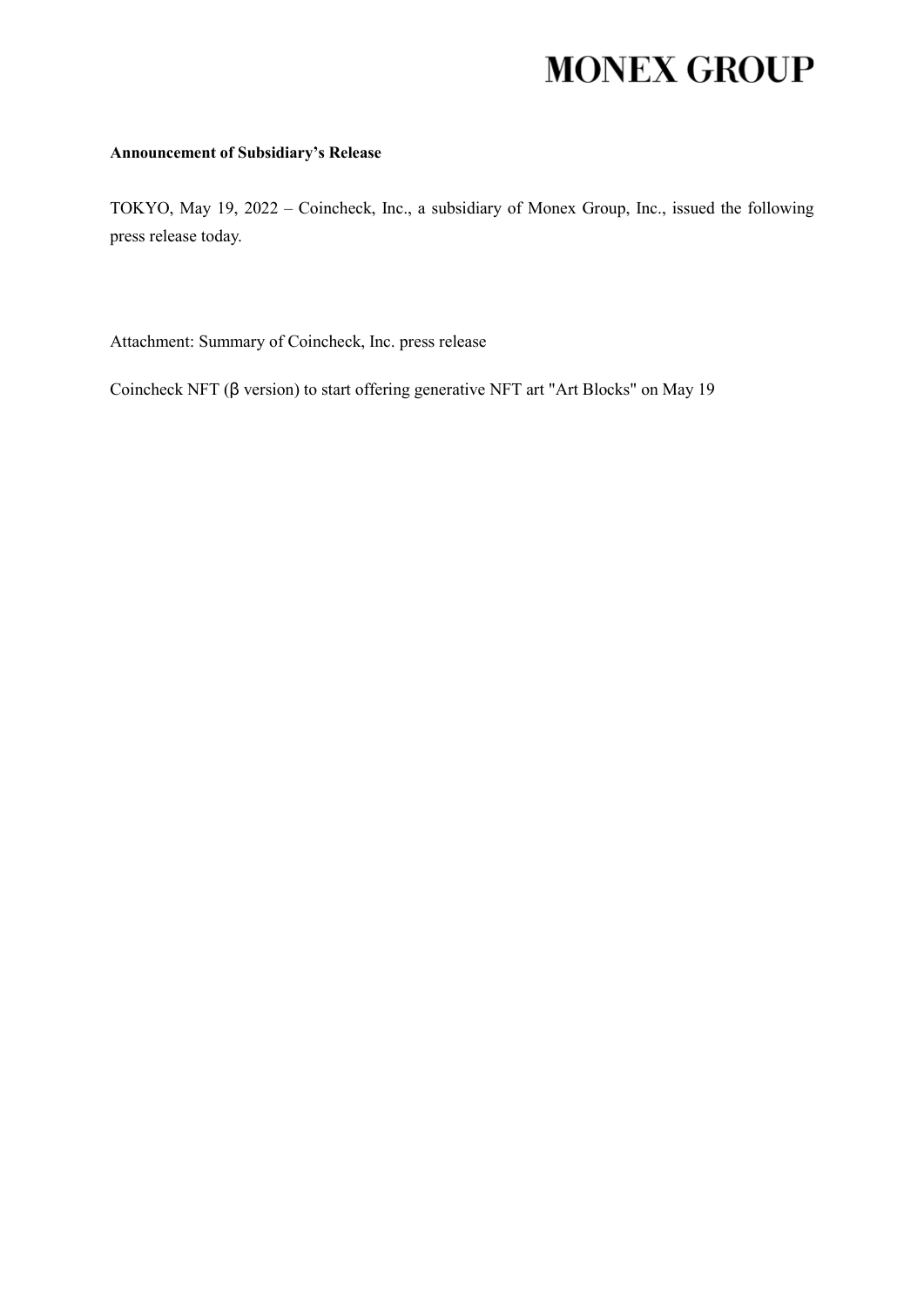

[Press Release]

May 19, 2022 Coincheck, Inc.

## **Coincheck NFT (β version) to start offering NFT art "Art Blocks" on May 19**

*- A campaign to mark the offering will also be held at the same time!-*

Coincheck, Inc. (Head office: Shibuya-ku, Tokyo, President: Satoshi Hasuo, hereinafter referred to as "Coincheck") is pleased to announce that its NFT marketplace, Coincheck NFT (β version) will start offering the generative art NFT\* "Art Blocks" on May 19, 2022. In addition, a campaign to mark the launch of the product is also being held from today.

\*The generative art NFTs harness randomness generated by the use of computer algorithms and mathematical methodologies to create an artwork.

Art Blocks is an NFT market-place that provides on generative art NFT that could be designed and created only by a mix of art and blockchain technology. When a user purchases a piece of artwork, the design, the colors, and the background of the work are randomly picked based on a specified algorithm, generating a distinctive artwork. This unique artwork, which is created automatically, has attracted the attention of creators and collectors alike.

Coincheck NFT (β version) is the first NFT marketplace in Japan operated by a crypto asset exchange that allows users to exchange NFTs and crypto assets. Starting with "Art Blocks," Coincheck plans to offer a variety of NFTs of generative art, which is gaining attention as a new type of artworks. In addition to art, Coincheck NFT ( $\beta$  version) will expand its offerings to a wide range of fields, including games, sports, and fashion.

#### **About Art Blocks**

Art Blocks is an innovative digital artist project that combines creative coding and blockchain technology to establish a new paradigm for art creation and ownership. Art Blocks is categorized into three collections (curated, playground, and factory), and when a user purchases a piece of artwork, it is randomly generated using algorithms and mathematical methods. Therefore, Art Blocks even with the same purchase price may have different rarity. In addition, a number of artists is joining the market which enhance the variety of high quality artworks, attracting larger societal attention.